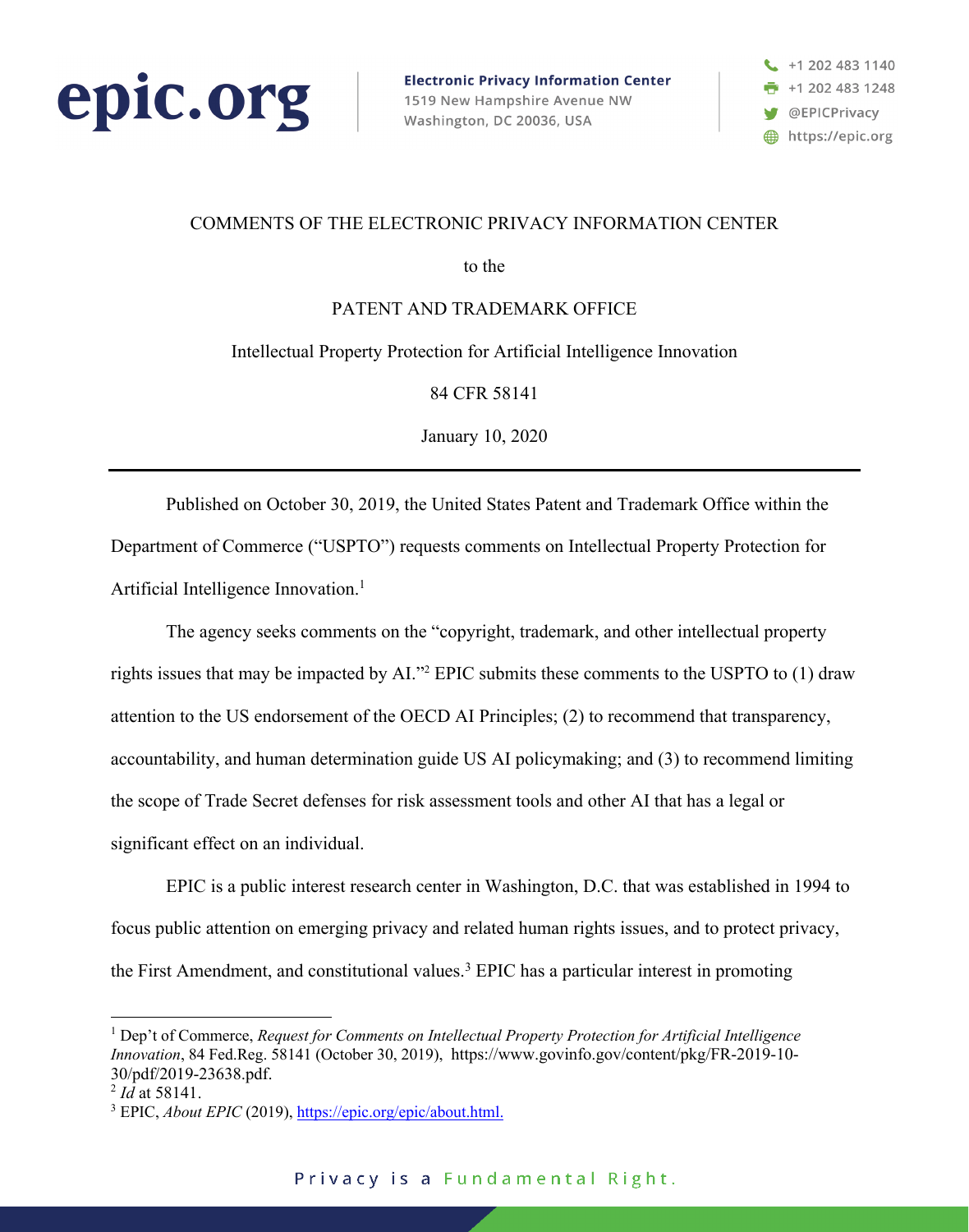algorithmic transparency and has consistently advocated for the release of reports, validation studies, and use of the Universal Guidelines for AI to guide requirements for trustworthy algorithms.<sup>4</sup> As EPIC President Marc Rotenberg has explained, "Algorithmic accountability is a complex topic, but the impact cuts broadly across life in America, from jobs and credit to housing and criminal justice."<sup>5</sup> EPIC has litigated cases against the Department of Justice to compel production of documents regarding "evidence-based risk assessment tools"6 and the Department of Homeland Security to produce documents about a program to assess the probability that an individual commits a crime.7 EPIC has also recently published the second edition of the *AI Policy Sourcebook*, the first reference book on AI policy.8

# (1) US Endorsement of OECD AI Principles, OSTP/OMB Guidance for Regulation of AI **Applications**

The United States government has taken official steps to guide AI policy in the United States, which the USPTO's regulation is obligated to reflect. First, the United States is a signatory to the Organization for Economic Co-Operation and Development's Principles on Artificial Intelligence ("OECD AI Principles"), adopted in May 2019 by 42 member countries.9 The third of five OECD AI Principles is that AI systems should have "transparency and responsible disclosure…to ensure that people understand AI-based outcomes and can challenge them." The other OECD principles state that "AI should benefit people"; should be "designed in a way that respects the rule of law, human rights, democratic values and diversity, and they should include appropriate safeguard"; "must

<sup>&</sup>lt;sup>4</sup> *See* e.g. EPIC v. DOJ (D.C. Cir.) (18-5307), EPIC v CPB, EPIC v. DHS, FOIA requests, https://epic.org/foia/doj/criminal-justice-algorithms/.

<sup>&</sup>lt;sup>5</sup> Marc Rotenberg, Editorial, *Bias by Computer*, N.Y. Times, Aug. 11, 2016, at A22, https://www.nytimes.com/2016/08/11/opinion/bias-by-computer.html.

 $\frac{6}{10}$  EPIC, *EPIC v. DOJ (Criminal Justice Algorithms)* https://epic.org/foia/doj/criminal-justice-algorithms/. <sup>7</sup> See Id. and EPIC, *EPIC v. DHS (FAST Program)* https://epic.org/foia/dhs/fast/.

<sup>&</sup>lt;sup>8</sup> *EPIC AI Policy Sourcebook 2020* (EPIC 2020), *https://epic.org/bookstore/ai2020/*<br><sup>9</sup> Organisation for Economic Co-operation and Development, *OECD Principles on AI* (May 2019)

https://www.oecd.org/going-digital/ai/principles/.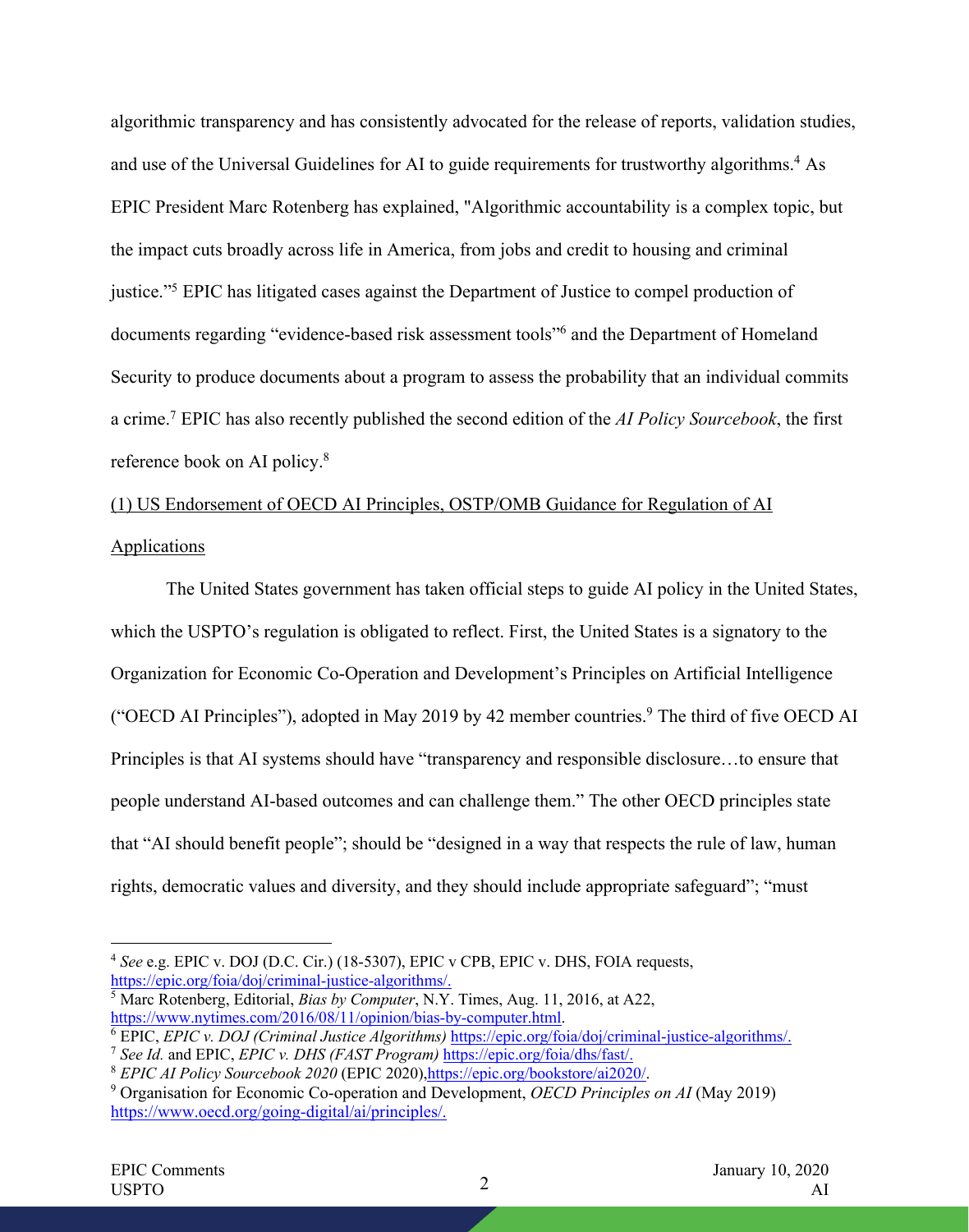function in a robust secure, and safe way throughout their life cycles"; and that accountability for those "developing, deploying or operating AI" is imperative.

Second, in January 2020, the White House Office of Science and Technology Policy ("OSTP") along with Office of Management and Budget ("OMB") published a memorandum<sup>10</sup> that instructs federal agencies to incorporate ten key principles when regulating Artificial Intelligence. Among these are Public Trust in AI; Public Participation; Scientific Integrity; Fairness and Non-Discrimination; Disclosure and Transparency; and Safety and Security. In the OSTP/OMB memorandum, transparency and public participation are repeatedly emphasized. In announcing the Guidance for Regulation of Artificial Intelligence Applications, US Chief Technology Officer Michael Kratsios said "The White House calls on agencies to protect privacy and promote civil rights, civil liberties, and American values in the regulatory approach to AI. Among other important steps, agencies should examine whether the outcomes and decisions of an AI application could result in unlawful discrimination, consider appropriate measures to disclose when AI is in use, and consider what controls are needed to ensure the confidentiality and integrity of the information processed, stored and transmitted in an AI system."<sup>11</sup> The USPTO should abide by the tenets set out in the OSTP/OMB Guidance for Regulation of Artificial Intelligence Applications.

#### (2) Universal Guidelines for AI

EPIC further recommends that USPTO incorporate the guidelines for AI policymaking expressed in the Universal Guidelines for AI ("UGAI"). The UGAI establishes principles to govern automated decision-making, and have been endorsed by over 250 individuals and 64 organizations

<sup>10</sup> Russel T. Vought, *Memorandum for the Heads of Executive Departments and Agencies: Guidance for Regulation of Artificial Intelligence Applications*, Office of Management and Budget (Jan. 7, 2020) https://www.whitehouse.gov/wp-content/uploads/2020/01/Draft-OMB-Memo-on-Regulation-of-AI-1-7- 19.pdf.

<sup>&</sup>lt;sup>11</sup> Michael Kratsios, *AI That Reflects American Values*, Bloomberg (Jan. 7, 2020) https://www.bloomberg.com/opinion/articles/2020-01-07/ai-that-reflects-american-values?srnd=opinion.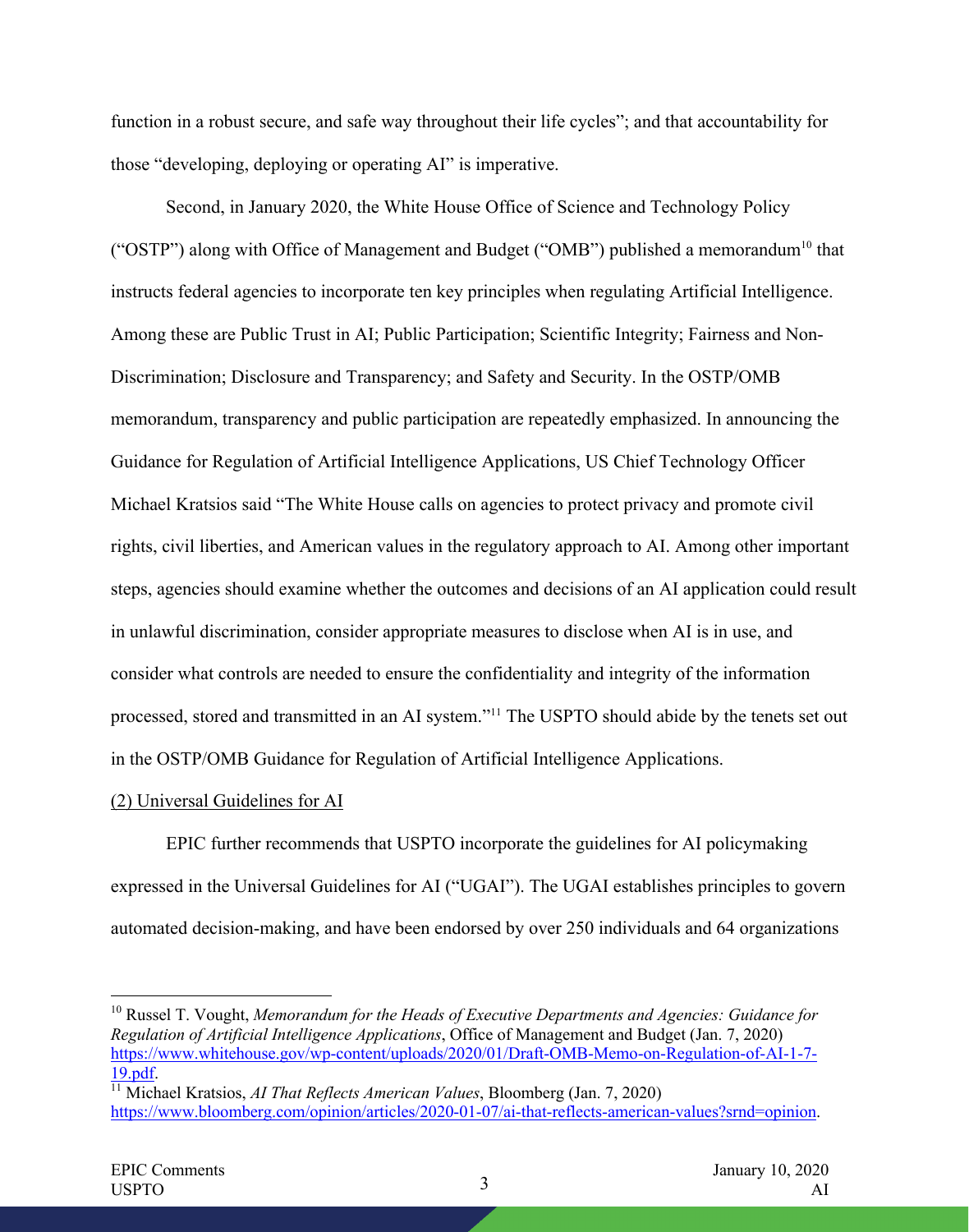worldwide. The first principle holds that "All individuals have the right to know the basis of an AI decision that concerns them. This includes access to the factors, the logic, and techniques that produced the outcome."12

#### 3) Algorithmic Accountability and Trade Secrecy

It is important that transparency and algorithmic accountability are prioritized, especially when an AI system has a significant impact on the subject's life. Presently, individuals impacted by AI are unable to assess whether determinations were fair, accurate, transparent, replicable, and provable. Partially automated decisions also inform important decisions about people's lives but there is no legal right in the U.S. to human review of a fully automated decision.<sup>13</sup> A Pew Research Center study shows that a "majority of Americans find it unacceptable to use algorithms to make decisions with real-world consequences for humans."<sup>14</sup> Among the types of algorithms that were asked in that study were about the use of algorithms in resume screening, job interviews, personal finance scores, and criminal risk assessment for people up for parole.<sup>15</sup> These algorithms remain largely opaque in part because of a robust trade secret defense system for the developers.

Companies use trade secret law as a broad defense to transparency in the context of automated actuarial risk assessment algorithms utilized by courts throughout the country. Pre-trial risk assessments are algorithms aimed to assist judges, to varying degrees, in determining likelihood of re-offense as well as the likelihood that they will fail to appear at trial. Other AI assessment tools calculate risk and inform decisions about parole, policing, and prison management. Trade secrets

<sup>12</sup> The Public Voice, *Universal Guidelines for Artificial Intelligence*, (Oct. 23, 2018) https://thepublicvoice.org/AI-universal-guidelines/.

 $13$  A bill introduced in the House of Representatives would create this right. Online Privacy Act,  $116<sup>th</sup>$ Congress, 1<sup>st</sup> Session https://eshoo.house.gov/wp-content/uploads/2019/11/Bill-Text-Online-Privacy-Act-Eshoo-Lofgren.pdf

<sup>14</sup> Aaron Smith, *Public Attitudes Toward Computer Algorithms*, (Nov. 16, 2018) https://www.pewresearch.org/internet/2018/11/16/public-attitudes-toward-computer-algorithms/.  $\overline{^{15}$  *Id.*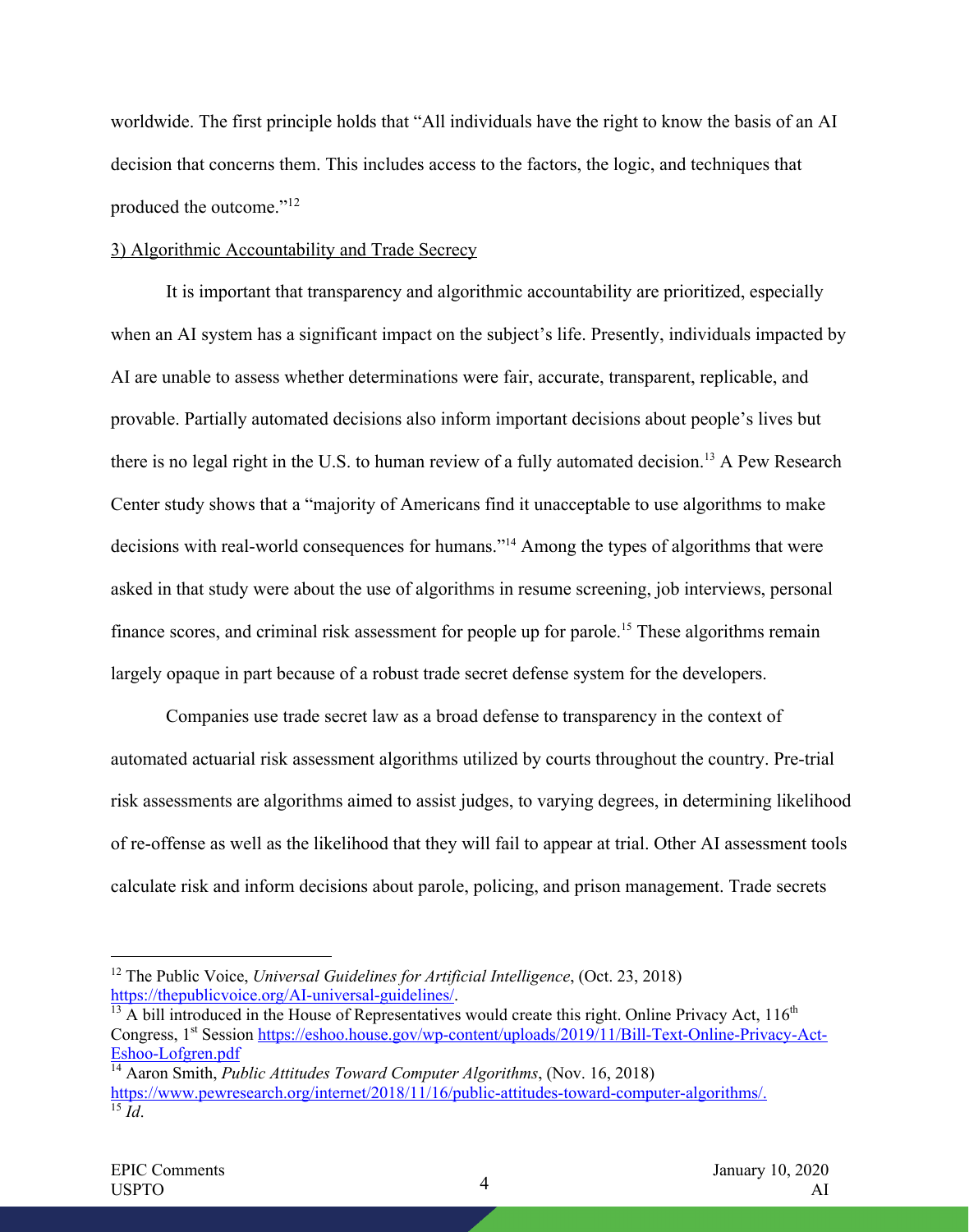commonly act as broad defenses to Freedom of Information requests<sup>16</sup> about these tools as well as in court when defendants request production of documents.<sup>17</sup>

States increasingly recognize that trade secret claims must not diminish fairness or transparency in a decision that significantly impacts a person's life. The Idaho legislature passed a law in 2019 which provides that "a party to a criminal case wherein a court has considered, or an expert witness has relied upon, a pretrial risk assessment tool shall be entitled to review all calculations and data used to calculate his own risk score;" which specifies particularly that "no builder or user of a 'pretrial risk assessment tool' may assert trade secret or other protections in order to quash discovery in a criminal or civil case."18 Further, at least four states have passed laws that create commissions or task forces to organize the different ways their state uses AI and recommend legislation, with transparency as a chief concern.<sup>19</sup> Although the impacts of these laws have not yet been fully realized, the need for transparency as a result of bias and accuracy concerns in these tools has been legislatively recognized. Studies have revealed bias or disparate impact of the use of these systems based on race, gender, and ethnicity among others.<sup>20</sup> And the risk of bias isn't limited to risk assessments. A study from the National Institute of Standards and Technology ("NIST") analyzed

<sup>19</sup> See NYC Local Law 49, Int No. 1696-A §1(b)(2) (2017) https://legistar.council.nyc.gov/LegislationDetail.aspx?ID=3137815&GUID=437A6A6D-62E1-47E2-9C42- 461253F9C6D0; NY Senate 3971-B (February 22, 2019)

https://www.nysenate.gov/legislation/bills/2019/s3971; VT. H. 378 (May 21, 2018) https://legislature.vermont.gov/bill/status/2018/H.378; AL. SJR71 (May 15, 2019)

http://alisondb.legislature.state.al.us/ALISON/SearchableInstruments/2019RS/PrintFiles/SJR71-int.pdf. <sup>20</sup> See e.g. EPIC, Algorithms in the Criminal Justice System: Pre-Trial Risk Assessment Tools https://epic.org/algorithmic-transparency/crim-justice/; Melissa Hamilton, *The Biased Algorithm: Evidence of Disparate Impact on Hispanics*, 56 AM. CRIM L. REV. 1553 (2019)

<sup>&</sup>lt;sup>16</sup> See, e.g. Andrea' R. Barnes, Mississippi Department of Corrections Response to EPIC FOIA request (Dec. 5, 2019) http://epic.org/EPIC-19-11-25-2019-FOIA-20191203-Agency-Response-Trade-Secret-Delay.pdf. 17 See *Loomis v. Wisconsin*, 881 N.W.2d 749 (Wis. 2016).

https://papers.ssrn.com/sol3/papers.cfm?abstract\_id=3251763; Megan T. Stevenson, Christopher Slobogin, *Algorithmic Risk Assessments and the Double-Edged Sword of Youth*, Washington University Law Review, Vol. 96, 2018; https://papers.ssrn.com/sol3/papers.cfm?abstract\_id=3225350; Julia Angwin, Jeff Larson, Surya Mattu, and Lauren Kirchner, *Machine Bias*, ProPublica (May 23, 2016) https://www.propublica.org/article/machine-biasrisk-assessments-in-criminal-sentencing.w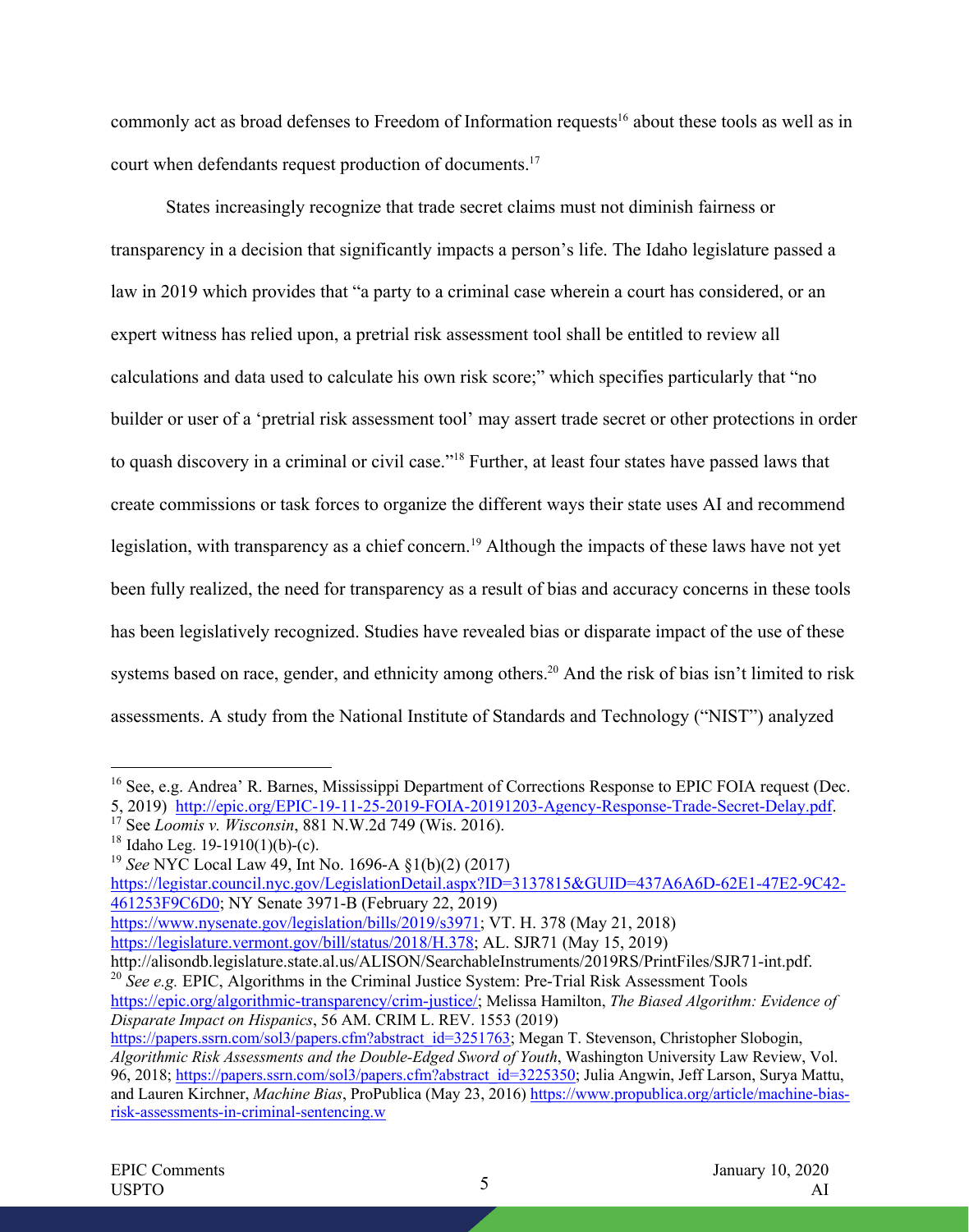the facial recognition algorithms of a "majority of the industry" and found the software up to 100 times more likely to return a false positive of a non-white individual than white individuals.<sup>21</sup> Specifically, NIST found "for one-to-many matching, the team saw higher rates of false positives for African American females," which they highlight "are particularly important because the consequences could include false accusations."22 The USPTO has an opportunity to set a federal baseline of greater transparency to limit the use of technologies with clearly biased effects such as the facial recognition software programs studied by NIST. Limiting trade secret defenses will allow greater opportunity for research and accountability within these tools, as well as empower the subjects of the tools.

The USPTO should focus on two distinct aspects of transparency surrounding automated tools: (1) the existence and use cases of the AI systems, and (2) the logic and operation of the systems once their existence is known. The trade secret defenses exacerbate problems in both domains. Although the USPTO describes trade secrets as "a complement to patent protection,"<sup>23</sup> Professor Frank Pasquale explains that, "trade secrecy effectively creates a property right in many algorithms whose creators do not want to disclose in patent applications."24

The USPTO should limit the strength of trade secret protection for algorithms or other AI programs that have a legal or significant effect, borrowing the standard of consumer-focused General Data Protection Regulation. Article 22 of the General Data Protection Regulation holds that a person "shall have the right not to be subject to a decision based solely on automated processing, including

<sup>21</sup> *NIST Study Evaluates Effects of Race, Age, Sex on Face Recognition Software*, National Institute of Standards and Technology, December 19, 2019 https://www.nist.gov/news-events/news/2019/12/nist-studyevaluates-effects-race-age-sex-face-recognition-software.<br><sup>22</sup> *Id*. 23 Trade Secret Policy, United States Patent and Trademark Office https://www.uspto.gov/ip-policy/trade-

secret-policy

<sup>&</sup>lt;sup>24</sup> Frank Pasquale, *Restoring Transparency to Automated Authority*, 9 Journal on Telecommunications & High Technology Law 235 (2011).

https://digitalcommons.law.umaryland.edu/cgi/viewcontent.cgi?article=2357&context=fac\_pubs.